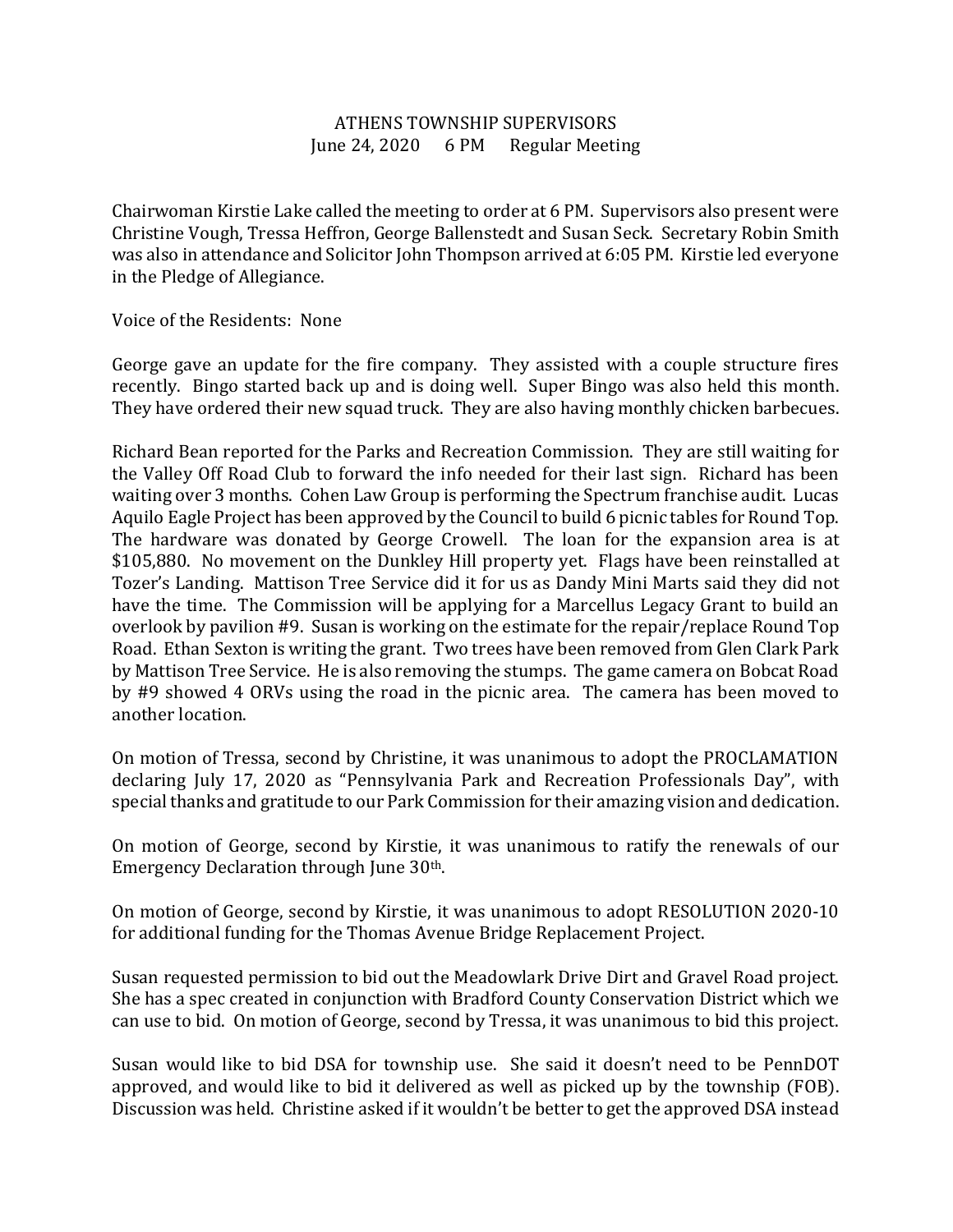Page Two Athens Township Supervisors June 24, 2020

of wasting the money on a subpar product? On motion of George, second by Christine, it was unanimous to bid both PA approved and unapproved; 4000 Tons FOB and 2500 Tons delivered within a 25-mile radius so we can compare pricing.

Susan said the Queen Esther development needs to have the ditches cleaned. She would like to sublet that job out as the utilities are all in the ditch and are very shallow. Christine said that was why we bought an excavator – so we could clean the ditches. Susan said it would be too time consuming. She wants to get 3 quotes. John Thompson said whoever we sublet to would still be an agent of the township. Susan said they need to bid with insurance. Kirstie said Aqua gets fined if a subcontractor does damage. She said the PUC is the enforcement agent for PA One Call now. Christine said the residents have to know we have 75 miles of road to take care of. Susan said we may just have to put a ditch shaper on, kick the rock out and be done with it. She'll look back into it.

Susan said our water truck (a reconditioned 1975 Chevy firetruck) needs to be scrapped. It has so much wrong with it it's not worth selling. On motion of Tressa, second by Christine, it was unanimous to scrap the water truck.

On motion of Tressa, second by Kirstie, it passed to approve the minutes of May 27<sup>th</sup> and June 8, 2020 as written. George abstained from the May 27<sup>th</sup> minutes as he was absent.

On motion of Kirstie, second by George, it was unanimous to accept the monthly reports as presented. There was no police report.

Chairwoman Lake took the Board into executive session at 6:35 PM for personnel and pending litigation. The regular meeting reconvened at 8 PM.

On motion of Kirstie, second by Christine, it was unanimous to have John Thompson send a letter to the landowner regarding the Meadowlark Drive cemetery maintenance.

On motion of Tressa, second by Kirstie, it was unanimous to do a spec for the work that needs to be done at the landfill. Susan will get quote for fixing it and mowing it.

On motion of Tressa, second by Kirstie, it was unanimous to rebid the paver and roller with operators with a 10-foot path instead of a 20-foot path.

On motion of Tressa, second by Kirstie, it was unanimous to bid out portions of Sunnyfield Drive, Shepard Road and Vetter Road for paving. Susan will get a spec together for this.